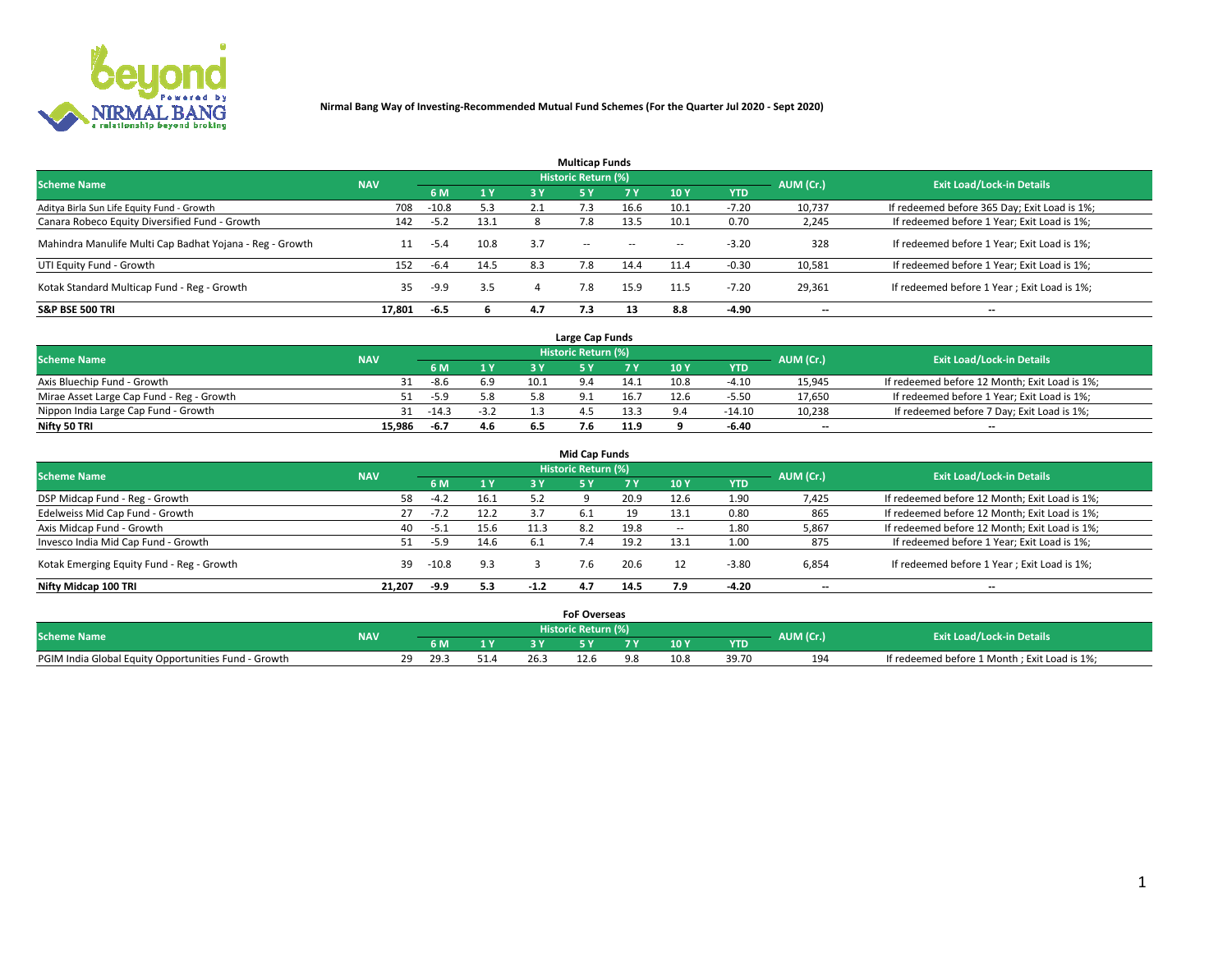

| Large & Midcap                                   |            |         |      |      |                     |      |      |            |                          |                                              |  |  |  |  |
|--------------------------------------------------|------------|---------|------|------|---------------------|------|------|------------|--------------------------|----------------------------------------------|--|--|--|--|
| <b>Scheme Name</b>                               | <b>NAV</b> |         |      |      | Historic Return (%) |      |      |            | AUM (Cr.)                | <b>Exit Load/Lock-in Details</b>             |  |  |  |  |
|                                                  |            | 6 M     | 1 Y  |      |                     | 7 V  | 10Y  | <b>YTD</b> |                          |                                              |  |  |  |  |
| Mirae Asset Emerging Bluechip Fund - Growth      | 57         |         | 12.7 | -8.1 |                     | 24.7 | 18.4 | 1.00       | 10,596                   | If redeemed before 1 Year; Exit Load is 1%;  |  |  |  |  |
| Canara Robeco Emerging Equities - Growth         | 97         | $-6.7$  | 13.5 |      | 9.2                 | 23.3 | 15.4 | 0.10       | 5,543                    | If redeemed before 1 Year; Exit Load is 1%;  |  |  |  |  |
| Principal Emerging Bluechip Fund - Growth        | 106        | -7.5    | 12.5 |      | 8.3                 | 20.1 | 12.7 | $-1.80$    | 2,015                    | If redeemed before 365 Day; Exit Load is 1%; |  |  |  |  |
| Invesco India Growth Opportunities Fund - Growth | 34         | -9.8    | 4.6  |      |                     | 14.5 | 10.6 | $-6.70$    | 2,703                    | If redeemed before 1 Year; Exit Load is 1%;  |  |  |  |  |
| Sundaram Large and Mid Cap Fund - Reg - Growth   | 33         | $-12.8$ | 2.6  |      |                     | 14.8 | 8.7  | $-10.00$   | 1,196                    | If redeemed before 365 Day; Exit Load is 1%; |  |  |  |  |
| NIFTY Large Midcap 250 TRI                       | 7.131      |         | 7.2  | 4.2  |                     | 15.1 |      | $-3.90$    | $\overline{\phantom{a}}$ | $- -$                                        |  |  |  |  |

|                                                     |            |         |      | <b>Focused Funds</b>       |      |        |            |                          |                                               |
|-----------------------------------------------------|------------|---------|------|----------------------------|------|--------|------------|--------------------------|-----------------------------------------------|
| <b>Scheme Name</b>                                  | <b>NAV</b> |         |      | <b>Historic Return (%)</b> |      |        |            | AUM (Cr.)                | <b>Exit Load/Lock-in Details</b>              |
|                                                     |            | 6 M     | 1 Y  |                            |      | 10 Y   | <b>YTD</b> |                          |                                               |
| Axis Focused 25 Fund - Growth                       | 29         | $-11.2$ | 6.6  | 9.6                        | 14.9 | $\sim$ | $-5.5o$    | 11,043                   | If redeemed before 12 Month; Exit Load is 1%; |
| ICICI Prudential Focused Equity Fund - Ret - Growth |            | 5.8     | 10.1 |                            |      |        | 6.10       | 755                      | If redeemed before 1 Year; Exit Load is 1%;   |
| SBI Focused Equity Fund - Growth                    | 145        | $-10.4$ | 7.8  |                            | 16.5 | 13.4   | $-5.60$    | 9,506                    | If redeemed before 1 Year; Exit Load is 1%;   |
| S&P BSE 500 TRI                                     | 17.801     | $-6.5$  |      |                            |      |        | -4.90      | $\overline{\phantom{a}}$ | $- -$                                         |

| <b>Small Cap Funds</b>       |            |         |        |                     |     |      |        |            |           |                                             |  |  |  |
|------------------------------|------------|---------|--------|---------------------|-----|------|--------|------------|-----------|---------------------------------------------|--|--|--|
| <b>Scheme Name</b>           | <b>NAV</b> |         |        | Historic Return (%) |     |      |        |            | AUM (Cr.) | <b>Exit Load/Lock-in Details</b>            |  |  |  |
|                              |            | 6 M     | 1 Y    |                     |     |      | $-10Y$ | <b>YTD</b> |           |                                             |  |  |  |
| HDFC Small Cap Fund - Growth | 36.        | $-10.3$ | $-5.1$ | 0.0                 |     | 13.8 |        | -6.70      | 7,851     | If redeemed before 1 Year; Exit Load is 1%; |  |  |  |
| SBI Small Cap Fund - Growth  | 54         | -5.3    | 14.6   | 6.8                 |     |      |        | 1.80       | 4.270     | If redeemed before 1 Year; Exit Load is 1%; |  |  |  |
| Nifty Smallcap 100 TRI       | 6.665      | $-12.2$ | 0.7    | -8.1                | 0.2 |      | 4.2    | -7.00      | $- -$     | $- -$                                       |  |  |  |

| ELSS Schemes (Tax Saving u/s 80-C)           |            |          |      |                            |            |           |                          |            |                          |                                  |  |  |  |
|----------------------------------------------|------------|----------|------|----------------------------|------------|-----------|--------------------------|------------|--------------------------|----------------------------------|--|--|--|
| <b>Scheme Name</b>                           | <b>NAV</b> |          |      | <b>Historic Return (%)</b> |            |           |                          |            | AUM (Cr.)                | <b>Exit Load/Lock-in Details</b> |  |  |  |
|                                              |            | - 6 M    | 1Y   | 3 Y                        | <b>5Y</b>  | <b>7Y</b> | 10Y                      | <b>YTD</b> |                          |                                  |  |  |  |
| Aditya Birla Sun Life Tax Relief 96 - Growth | 31         | $-7.8$   |      | 4.2                        | 6.9        | 16.3      | 10.4                     | $-3.60$    | 10,383                   | Nil                              |  |  |  |
| Axis Long Term Equity Fund - Growth          |            | 46 -11.8 | 5.2  |                            |            |           | 14.6                     | $-6.30$    | 21,051                   | Nil                              |  |  |  |
| Canara Robeco Equity Tax Saver Fund - Growth | 70         | $-4.7$   | 14   | 8.7                        | 8.3        | 14.3      | 10.4                     | 2.30       | 1,089                    | Nil                              |  |  |  |
| Invesco India Tax Plan - Growth              |            | $-7.6$   | 8.2  |                            |            | 16.2      | 11.5                     | $-3.00$    | 1,075                    | Nil                              |  |  |  |
| Mirae Asset Tax Saver Fund - Reg - Growth    | 19         | $-3.9$   | 10.1 |                            | $\sim$ $-$ | $\sim$    | $\overline{\phantom{a}}$ | $-2.70$    | 3,858                    | Nil                              |  |  |  |
| S&P BSE 200 TRI                              | 5,768      | $-6.2$   |      |                            |            |           |                          | $-5.10$    | $\overline{\phantom{a}}$ | $- -$                            |  |  |  |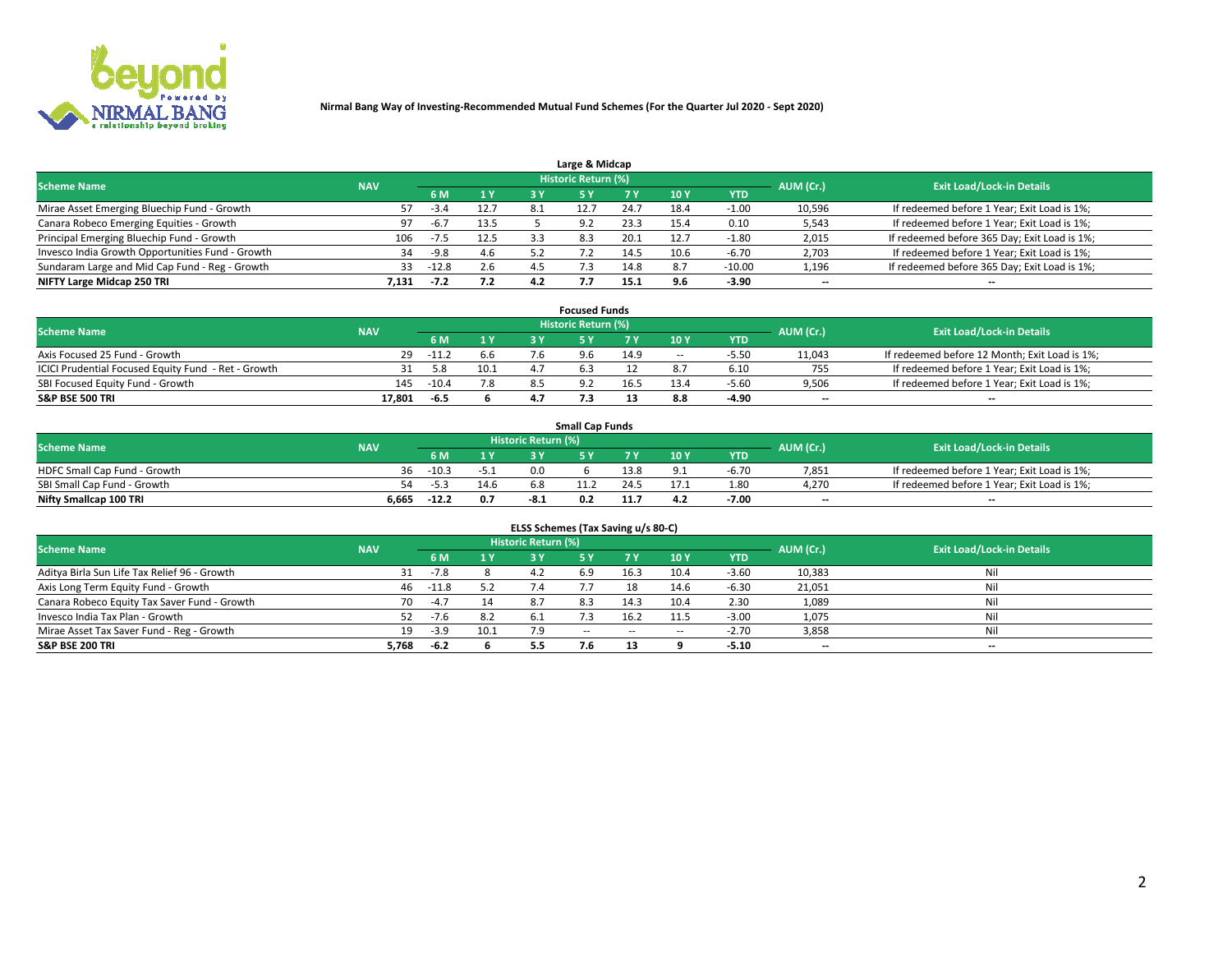

|                                                        |            |        |      |                     | <b>Solution Oriented</b> |      |                          |            |           |                                                                     |
|--------------------------------------------------------|------------|--------|------|---------------------|--------------------------|------|--------------------------|------------|-----------|---------------------------------------------------------------------|
| <b>Scheme Name</b>                                     | <b>NAV</b> |        |      | Historic Return (%) |                          |      |                          |            | AUM (Cr.) | <b>Exit Load/Lock-in Details</b>                                    |
|                                                        |            | -6 M   |      | 3 V                 |                          | 7 Y  | 10Y                      | <b>YTD</b> |           |                                                                     |
|                                                        |            |        |      |                     |                          |      |                          |            |           | If redeemed before 1 Year; Exit Load is 3%; If redeemed bet. 1 Year |
| <b>HDFC Childrens Gift Fund</b>                        | 124        | $-2.4$ | 7.4  | 5.3                 |                          | 14.2 |                          | $-0.30$    | 3.211     | to 2 Year; Exit Load is 2%; If redeemed bet. 2 Year to 3 Year; Exit |
|                                                        |            |        |      |                     |                          |      |                          |            |           | Load is 1%;                                                         |
| Tata Retirement Savings Fund - Moderate Plan - Reg     | 31         | $-3.2$ | 11   | 5.5                 | 8.6                      | 15.9 | $\overline{\phantom{a}}$ | $-0.60$    | 1,140     | If redeemed before 61 Month; Exit Load is 1%;                       |
| Tata Retirement Savings Fund - Progressive Plan - Reg  | 30         | $-5.5$ | 10.1 | 5.8                 | 9.4                      | 15.6 | $\overline{\phantom{a}}$ | $-2.80$    | 776       | If redeemed before 61 Month; Exit Load is 1%;                       |
| Tata Retirement Savings Fund - Reg - Conservative Plan | 22         | 2.6    | 9.9  |                     | 7.8                      |      | --                       | 4.90       | 141       | If redeemed before 61 Month; Exit Load is 1%;                       |
| S&P BSE 200 TRI                                        | 5,768      | $-6.2$ |      | -5.5                |                          |      |                          | $-5.10$    | --        | --                                                                  |

|                                                    |            |        |     |                     | <b>Index Fund</b> |      |      |            |                          |                                               |
|----------------------------------------------------|------------|--------|-----|---------------------|-------------------|------|------|------------|--------------------------|-----------------------------------------------|
| <b>Scheme Name</b>                                 | <b>NAV</b> |        |     | Historic Return (%) |                   |      |      |            | AUM (Cr.)                | <b>Exit Load/Lock-in Details</b>              |
|                                                    |            | 6 M    | 1 Y | 2 V                 |                   |      | 10 Y | <b>YTD</b> |                          |                                               |
| HDFC Index Fund-NIFTY 50 Plan                      | 103        | -7.3   | 3.6 |                     |                   | 11.3 | -8.1 | $-7.10$    | 1.746                    | If redeemed before 3 Day; Exit Load is 0.25%; |
| ICICI Prudential Nifty Next 50 Index Fund - Growth | 24         | $-5.3$ | 6.5 |                     |                   | 13.9 |      | $-3.60$    | 768                      |                                               |
| UTI Nifty Index Fund - Growth                      | 74         | $-1.1$ |     |                     |                   |      | 8.2  | $-6.80$    | 2,571                    | Nil                                           |
| Nifty 50 TRI                                       | 15,986     | -6.7   | 4.6 |                     |                   | 11.9 |      | $-6.40$    | $\overline{\phantom{a}}$ | $- -$                                         |

|                                       |            |        |      |                            | <b>Contra/Value Fund</b> |      |      |            |                          |                                             |
|---------------------------------------|------------|--------|------|----------------------------|--------------------------|------|------|------------|--------------------------|---------------------------------------------|
| <b>Scheme Name</b>                    | <b>NAV</b> |        |      | <b>Historic Return (%)</b> |                          |      |      |            | AUM (Cr.)                | <b>Exit Load/Lock-in Details</b>            |
|                                       |            |        | 1 V  |                            |                          | 7 V  | 10Y  | <b>YTD</b> |                          |                                             |
| Invesco India Contra Fund - Growth    | 49         | $-3.9$ | 12.3 |                            |                          | 19.1 | 11.S | 0.70       | 4.952                    | If redeemed before 1 Year; Exit Load is 1%; |
| UTI Value Opportunities Fund - Growth | 62         | -7.1   |      |                            |                          | 10.7 |      | $-3.80$    | 4,251                    | If redeemed before 1 Year; Exit Load is 1%; |
| <b>S&amp;P BSE 500 TRI</b>            | 17.801     | -6.5   |      |                            |                          |      |      | $-4.90$    | $\overline{\phantom{a}}$ | $- -$                                       |

| Sector/Thematic                                                           |            |         |                |                            |           |      |                          |            |           |                                               |  |  |  |
|---------------------------------------------------------------------------|------------|---------|----------------|----------------------------|-----------|------|--------------------------|------------|-----------|-----------------------------------------------|--|--|--|
| <b>Scheme Name</b>                                                        | <b>NAV</b> |         |                | <b>Historic Return (%)</b> |           |      |                          |            | AUM (Cr.) | <b>Exit Load/Lock-in Details</b>              |  |  |  |
|                                                                           |            | 6 M     | 1 <sub>Y</sub> | 3 Y                        | <b>5Y</b> | 7 Y  | 10Y                      | <b>YTD</b> |           |                                               |  |  |  |
| Canara Robeco Consumer Trends Fund - Reg - Growth                         | 42         | $-8.3$  | 11.8           |                            | 9.6       | 16.4 | 11.9                     | $-2.10$    | 390       | If redeemed before 1 Year; Exit Load is 1%;   |  |  |  |
| Mirae Asset Great Consumer Fund - Growth                                  | 35         | -9.0    | 8.5            | 6.9                        | 9.6       | 15.3 | $\overline{\phantom{a}}$ | $-6.00$    | 959       | If redeemed before 1 Year; Exit Load is 1%;   |  |  |  |
| <b>ICICI Prudential Technology Fund - Growth</b>                          | 71         | 14.4    | 22.1           | 20.7                       | 10.5      | 17.3 | 15.8                     | 21.80      | 475       | If redeemed before 15 Day; Exit Load is 1%;   |  |  |  |
| Nippon India Pharma Fund - Growth                                         | 220        | 35.5    | 58.5           | 22.2                       | 8.3       | 17.4 | 15.6                     | 44.80      | 3,496     | If redeemed before 1 Month; Exit Load is 1%;  |  |  |  |
| BNP Paribas India Consumption Fund - Reg - Growth                         |            | $-7.0$  | 13.1           | $-$                        |           | --   | -                        | $-0.80$    | 531       | If redeemed before 12 Month; Exit Load is 1%; |  |  |  |
| ICICI Prudential Banking and Financial Services Fund - Retail -<br>Growth | 50         | $-28.0$ | $-17.1$        | $-4.6$                     | 5.7       | 15.6 | 11.1                     | $-27.90$   | 2,633     | If redeemed before 15 Day; Exit Load is 1%;   |  |  |  |
| <b>S&amp;P BSE 500 TRI</b>                                                | 17,801     | -6.5    |                | 4.7                        | 7.3       | 13   | 8.8                      | $-4.90$    |           | --                                            |  |  |  |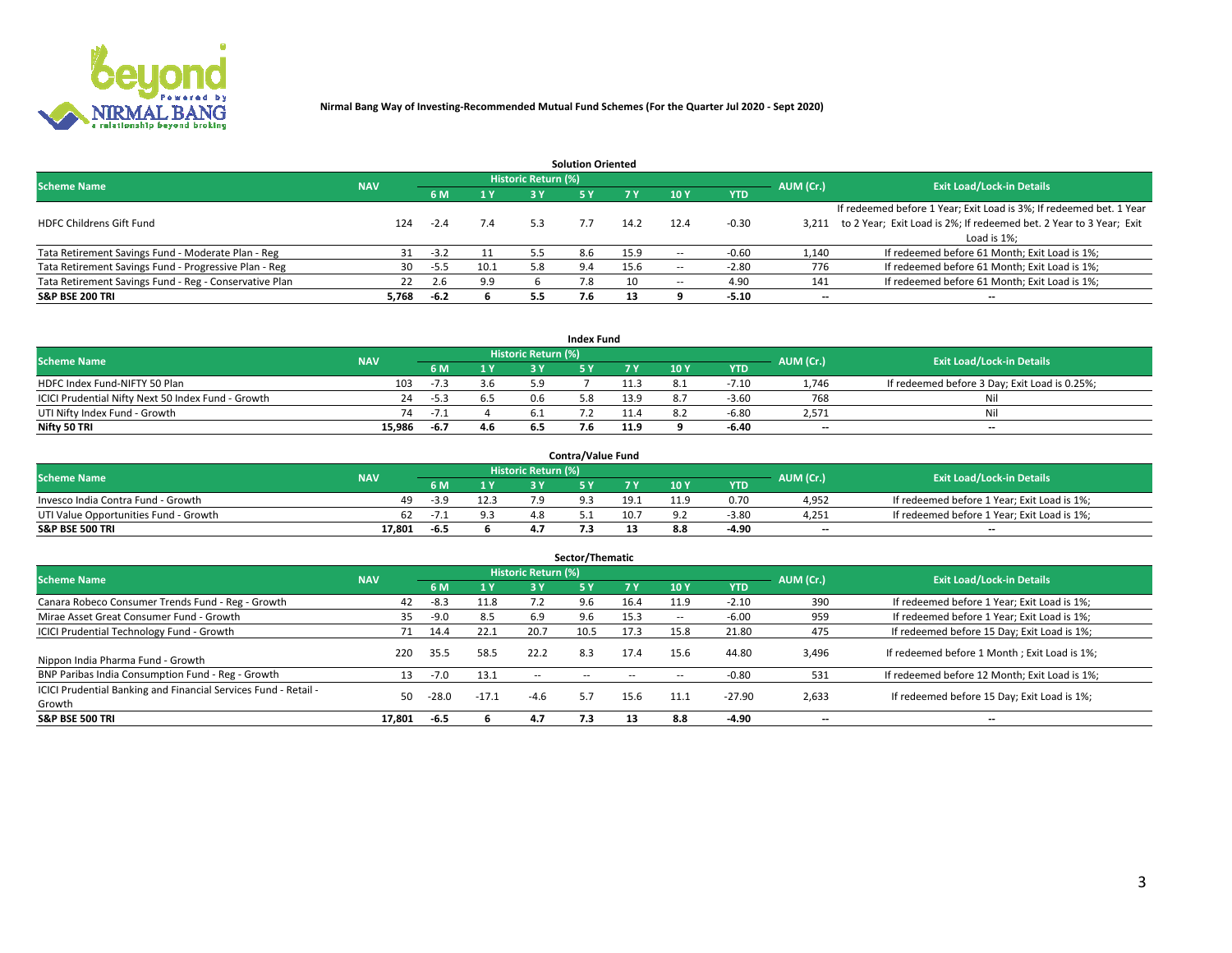

| <b>Dynamic Asset Allocation Funds</b>                   |            |        |     |                            |     |        |                          |            |           |                                                 |  |  |  |  |
|---------------------------------------------------------|------------|--------|-----|----------------------------|-----|--------|--------------------------|------------|-----------|-------------------------------------------------|--|--|--|--|
| <b>Scheme Name</b>                                      | <b>NAV</b> |        |     | <b>Historic Return (%)</b> |     |        |                          |            | AUM (Cr.) | <b>Exit Load/Lock-in Details</b>                |  |  |  |  |
|                                                         |            | 6 M    | 1 Y |                            |     |        | $-10Y$                   | <b>YTD</b> |           |                                                 |  |  |  |  |
| ICICI Prudential Balanced Advantage Fund - Reg - Growth |            | $-2.2$ |     | 6.3                        |     | 12.4   |                          | $-1.00$    | 26,139    | If redeemed before 1 Year; Exit Load is 1%;     |  |  |  |  |
| Invesco India Dynamic Equity Fund - Growth              | 30         | $-3.6$ | 4.5 |                            | 5.9 | 11.6   | 9.2                      | $-1.40$    | 757       | If redeemed before 3 Month; Exit Load is 0.25%; |  |  |  |  |
| Nippon India Balanced Advantage Fund - Growth           | 93         | -3.5   |     | 4.b                        | b.1 | 12.4   | 8.9                      | $-1.70$    | 2,876     | If redeemed before 12 Month; Exit Load is 1%;   |  |  |  |  |
| SBI Dynamic Asset Allocation Fund - Reg - Growth        |            | $-4.0$ |     |                            | 6.1 | $\sim$ | $\overline{\phantom{a}}$ | $-3.70$    | 593       | If redeemed before 12 Month; Exit Load is 1%;   |  |  |  |  |
| NIFTY 50 Hybrid Composite Debt 65:35 Index              | 10,604     | -0.6   | 7.5 | 7.9                        | 8.6 | 11.5   | 9.3                      | 0.40       | $- -$     | $- -$                                           |  |  |  |  |

| <b>Hybrid Aggressive</b>                        |            |           |      |                     |     |        |                          |            |                          |                                               |  |  |  |  |
|-------------------------------------------------|------------|-----------|------|---------------------|-----|--------|--------------------------|------------|--------------------------|-----------------------------------------------|--|--|--|--|
| <b>Scheme Name</b>                              | <b>NAV</b> |           |      | Historic Return (%) |     |        |                          |            | AUM (Cr.)                | <b>Exit Load/Lock-in Details</b>              |  |  |  |  |
|                                                 |            | 6 M       | 1 Y  | RУ                  |     |        | 10Y                      | <b>YTD</b> |                          |                                               |  |  |  |  |
| Canara Robeco Equity Hybrid Fund - Growth       | 172        | $-1.8$    | 12.8 |                     |     | L4.7   | 11.1                     | 2.40       | 3,231                    | If redeemed before 1 Year; Exit Load is 1%;   |  |  |  |  |
| SBI Equity Hybrid Fund - Growth                 | 142        | $-6.0$    | 7.1  |                     |     | 14.6   | 10.8                     | $-2.70$    | 31,434                   | If redeemed before 12 Month; Exit Load is 1%; |  |  |  |  |
| Mirae Asset Hybrid - Equity Fund - Reg - Growth | 15         | $-2.3$    | 7.5  | 6.4                 |     | $\sim$ | $\overline{\phantom{a}}$ | $-2.10$    | 3,645                    | If redeemed before 1 Year; Exit Load is 1%;   |  |  |  |  |
| ICICI Prudential Equity & Debt Fund - Growth    | 130        | $-7$ $-7$ | 1.9  |                     |     | 13.4   | 11.                      | -7.40      | 17,403                   | If redeemed before 1 Year; Exit Load is 1%;   |  |  |  |  |
| NIFTY 50 Hybrid Composite Debt 65:35 Index      | 10.604     | -0.6      | 7.5  |                     | 8.6 | 11.5   |                          | 0.40       | $\overline{\phantom{a}}$ | $- -$                                         |  |  |  |  |

| <b>Arbitrage Fund</b>                      |            |                                  |     |           |  |     |        |            |        |                                                 |  |  |  |  |
|--------------------------------------------|------------|----------------------------------|-----|-----------|--|-----|--------|------------|--------|-------------------------------------------------|--|--|--|--|
| <b>Scheme Name</b>                         | AUM (Cr.)  | <b>Exit Load/Lock-in Details</b> |     |           |  |     |        |            |        |                                                 |  |  |  |  |
|                                            | <b>NAV</b> | L M.                             | 3 M | <b>6M</b> |  |     |        | <b>YTD</b> |        |                                                 |  |  |  |  |
| IDFC Arbitrage Fund - Reg - Growth         |            | 25                               |     |           |  |     |        | 3.90       | 7,596  | If redeemed before 1 Month; Exit Load is 0.25%; |  |  |  |  |
| Kotak Equity Arbitrage Fund - Reg - Growth |            |                                  |     |           |  |     |        | 4.60       | 15,364 | If redeemed before 30 Day; Exit Load is 0.25%;  |  |  |  |  |
| Tata Arbitrage Fund - Reg - Growth         |            |                                  |     |           |  | $-$ | $\sim$ | 5.40       | 2,125  | If redeemed before 30 Day; Exit Load is 0.25%;  |  |  |  |  |
| Nippon India Arbitrage Fund - Growth       | 20         |                                  |     |           |  |     | : ۵    | 4.60       | 7.576  | If redeemed before 1 Month; Exit Load is 0.25%; |  |  |  |  |

| Overnight Fund                                      |            |           |     |                            |     |       |                          |                 |           |                                  |  |  |  |
|-----------------------------------------------------|------------|-----------|-----|----------------------------|-----|-------|--------------------------|-----------------|-----------|----------------------------------|--|--|--|
| <b>Scheme Name</b>                                  | <b>NAV</b> |           |     | <b>Historic Return (%)</b> |     |       | <b>YTM</b>               | Avg             | AUM (Cr.) | <b>Exit Load/Lock-in Details</b> |  |  |  |
|                                                     |            | <b>1W</b> | 2 W | 1 M                        | . M | / 1 Y |                          | <b>Maturity</b> |           |                                  |  |  |  |
| Aditya Birla Sun Life Overnight Fund - Reg - Growth | 1,089      | 3.0       |     | 2.9                        |     |       | 3.24                     |                 | 6,538     | Nil                              |  |  |  |
| HDFC Overnight Fund - Growth                        | 2,985      | 2.9       |     |                            |     |       | 3.15384                  | 0.01            | 13,165    | Nil                              |  |  |  |
| ICICI Prudential Overnight Fund - Reg - Growth      | 109        | 3.0       |     |                            |     |       | 3.26375                  | 0.01            | 8,645     | Nil                              |  |  |  |
| Nippon India Overnight Fund - Reg - Growth          | 108        | 3.0       |     |                            |     |       | 3.09                     | $\sim$ $-$      | 4,508     | Nil                              |  |  |  |
| Kotak Overnight Fund - Reg - Growth                 | 1.076      | 2.9       |     | 2.9                        |     |       | 3.20346                  | 0.01            | 4,494     | Nil                              |  |  |  |
| <b>CRISIL Liquid Fund Index</b>                     | $- -$      | 4.1       | 4.2 | 3.9                        | 4.3 | 5.4   | $\overline{\phantom{a}}$ | $- -$           | --        | $\overline{\phantom{a}}$         |  |  |  |

### **Overnight Fund**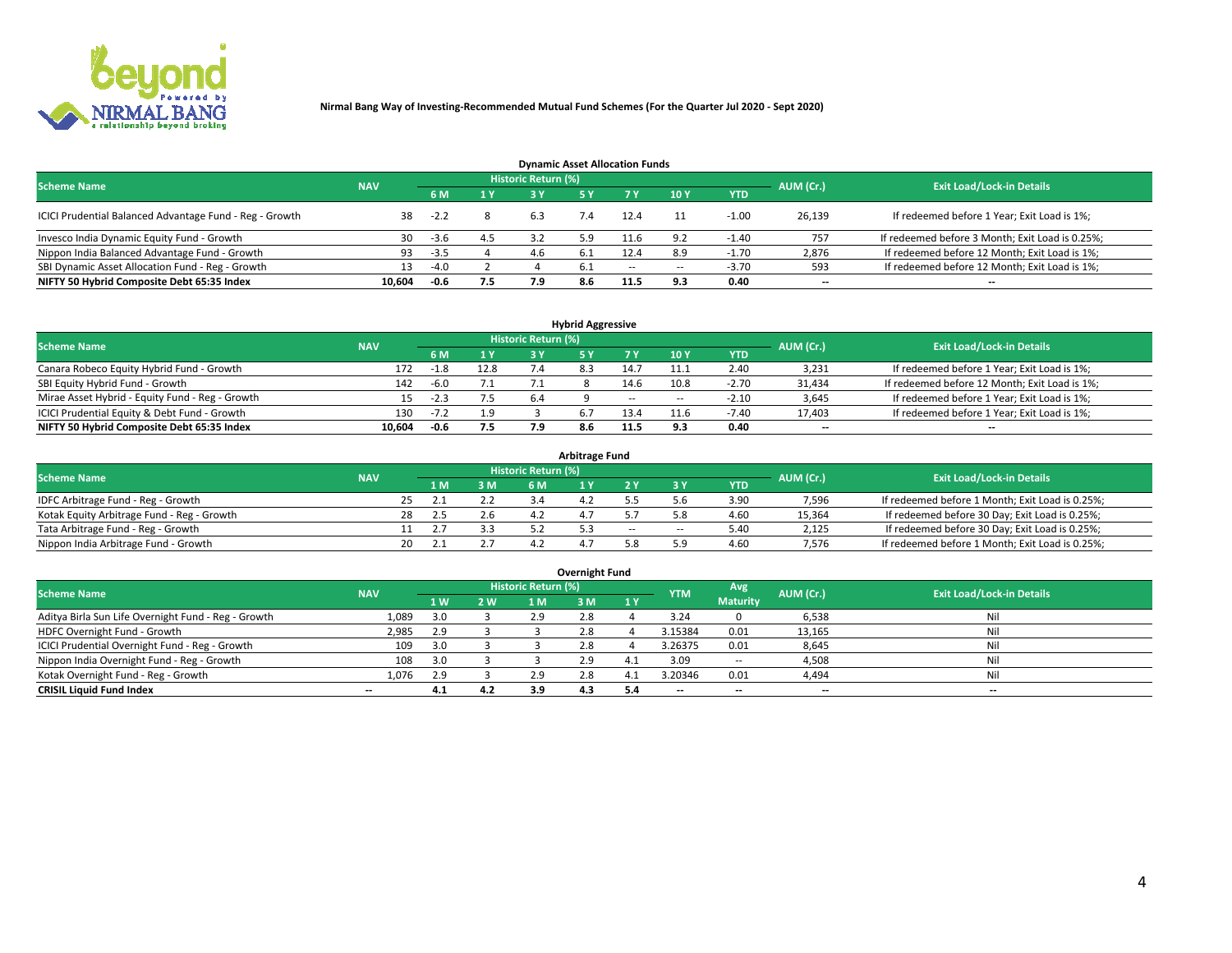

| <b>Liquid Funds</b>                              |            |     |     |                     |     |     |            |                 |           |                                  |  |  |  |  |
|--------------------------------------------------|------------|-----|-----|---------------------|-----|-----|------------|-----------------|-----------|----------------------------------|--|--|--|--|
| <b>Scheme Name</b>                               | <b>NAV</b> |     |     | Historic Return (%) |     |     | <b>YTM</b> | <b>Avg</b>      | AUM (Cr.) | <b>Exit Load/Lock-in Details</b> |  |  |  |  |
|                                                  |            | 4W  | 2 W | 1 M                 | M   | 1 Y |            | <b>Maturity</b> |           |                                  |  |  |  |  |
| Aditya Birla Sun Life Liquid Fund - Reg - Growth | 323        |     | 3.4 | 3.3                 |     |     | 3.63       | 0.10            | 38,375    | *Ref Footnote                    |  |  |  |  |
| ICICI Prudential Liquid Fund - Reg - Growth      | 297        | 3.3 | 3.5 |                     |     |     | 3.64078    | 0.11            | 54,835    | *Ref Footnote                    |  |  |  |  |
| Kotak Liquid Fund - Reg - Growth                 | 4,061      | 3.4 | 3.4 |                     |     |     | 3.49061    | 0.10            | 32,611    | *Ref Footnote                    |  |  |  |  |
| Nippon India Liquid Fund - Growth                | 4,901      | 3.3 | 3.3 |                     |     |     | 3.57       | $\sim$ $-$      | 29,334    | *Ref Footnote                    |  |  |  |  |
| Mahindra Manulife Liquid Fund - Reg - Growth     | 1,303      | 3.6 | 3.6 | 3.3                 |     |     | 3.61       | $\sim$ $-$      | 2,032     | *Ref Footnote                    |  |  |  |  |
| <b>CRISIL Liquid Fund Index</b>                  | $- -$      | 4.1 | 4.2 | 3.9                 | 4.3 |     | --         | $- -$           | --        | $\overline{\phantom{a}}$         |  |  |  |  |

| <b>Ultra Short Fund</b>                      |            |      |     |                            |     |            |                          |                 |                          |                                  |  |  |  |  |
|----------------------------------------------|------------|------|-----|----------------------------|-----|------------|--------------------------|-----------------|--------------------------|----------------------------------|--|--|--|--|
| <b>Scheme Name</b>                           | <b>NAV</b> |      |     | <b>Historic Return (%)</b> |     |            | <b>YTM</b>               | Avg             | AUM (Cr.)                | <b>Exit Load/Lock-in Details</b> |  |  |  |  |
|                                              |            | 1 M. | 3 M | 6 M                        |     | <b>3 Y</b> |                          | <b>Maturity</b> |                          |                                  |  |  |  |  |
| HDFC Ultra Short Term Fund - Reg - Growth    |            | -4.4 | 8.4 |                            |     | $\sim$     | 4.57101                  | 0.58            | 10.760                   | Nil                              |  |  |  |  |
| L&T Ultra Short Term Fund - Growth           | 34         | 2.8  | 6.3 |                            | h h |            |                          | 0.45            | 2,095                    | Nil                              |  |  |  |  |
| <b>NIFTY Ultra Short Duration Debt Index</b> | 4,157      | 4.0  | 5.9 | 6.4                        | b.b |            | $\overline{\phantom{a}}$ | $- -$           | $\overline{\phantom{a}}$ | $- -$                            |  |  |  |  |

| <b>Money Market Fund</b>                                |                          |     |     |                     |  |       |                          |                 |                          |                                  |  |  |  |  |
|---------------------------------------------------------|--------------------------|-----|-----|---------------------|--|-------|--------------------------|-----------------|--------------------------|----------------------------------|--|--|--|--|
| <b>Scheme Name</b>                                      | <b>NAV</b>               |     |     | Historic Return (%) |  |       | <b>YTM</b>               | Avg             | AUM (Cr.)                | <b>Exit Load/Lock-in Details</b> |  |  |  |  |
|                                                         |                          | 1 M | 3 M | 6 M                 |  | 3 Y   |                          | <b>Maturity</b> |                          |                                  |  |  |  |  |
| Aditya Birla Sun Life Money Manager Fund - Reg - Growth | 278                      | 3.4 | 8.2 |                     |  | 7.8   | 3.98                     | 0.52            | 9,611                    | Nil                              |  |  |  |  |
| HDFC Money Market Fund - Growth                         | 4.311                    | 3.5 | 8.2 | 8.4                 |  |       | 4.04227                  | 0.53            | 9,713                    | Nil                              |  |  |  |  |
| Tata Money Market Fund - Reg - Growth                   | 3,546                    | 3.6 | 8.2 | 7.8                 |  |       | 4.07458                  | 0.48            | 535                      | Nil                              |  |  |  |  |
| <b>CRISIL Liquid Fund Index</b>                         | $\overline{\phantom{a}}$ | 3.9 | 4.3 | 4.9                 |  | $- -$ | $\overline{\phantom{a}}$ | $- -$           | $\overline{\phantom{a}}$ | $\overline{\phantom{a}}$         |  |  |  |  |

|                                       |            |    |     |     |                     | <b>Short Term Fund</b> |     |            |                 |           |                                  |
|---------------------------------------|------------|----|-----|-----|---------------------|------------------------|-----|------------|-----------------|-----------|----------------------------------|
| <b>Scheme Name</b>                    | <b>NAV</b> |    |     |     | Historic Return (%) |                        |     | <b>YTM</b> | Avg             | AUM (Cr.) | <b>Exit Load/Lock-in Details</b> |
|                                       |            |    | LM. | 3 M | 6 M.                | $\overline{M}$         | 3 Y |            | <b>Maturity</b> |           |                                  |
| HDFC Short Term Debt Fund - Growth    |            | 74 | ٤.δ |     |                     |                        |     | b.1        |                 | 12,737    | M                                |
| Nippon India Short Term Fund - Growth |            | 40 | 2.8 |     |                     |                        |     |            | $\sim$ $-$      | 8,291     | N                                |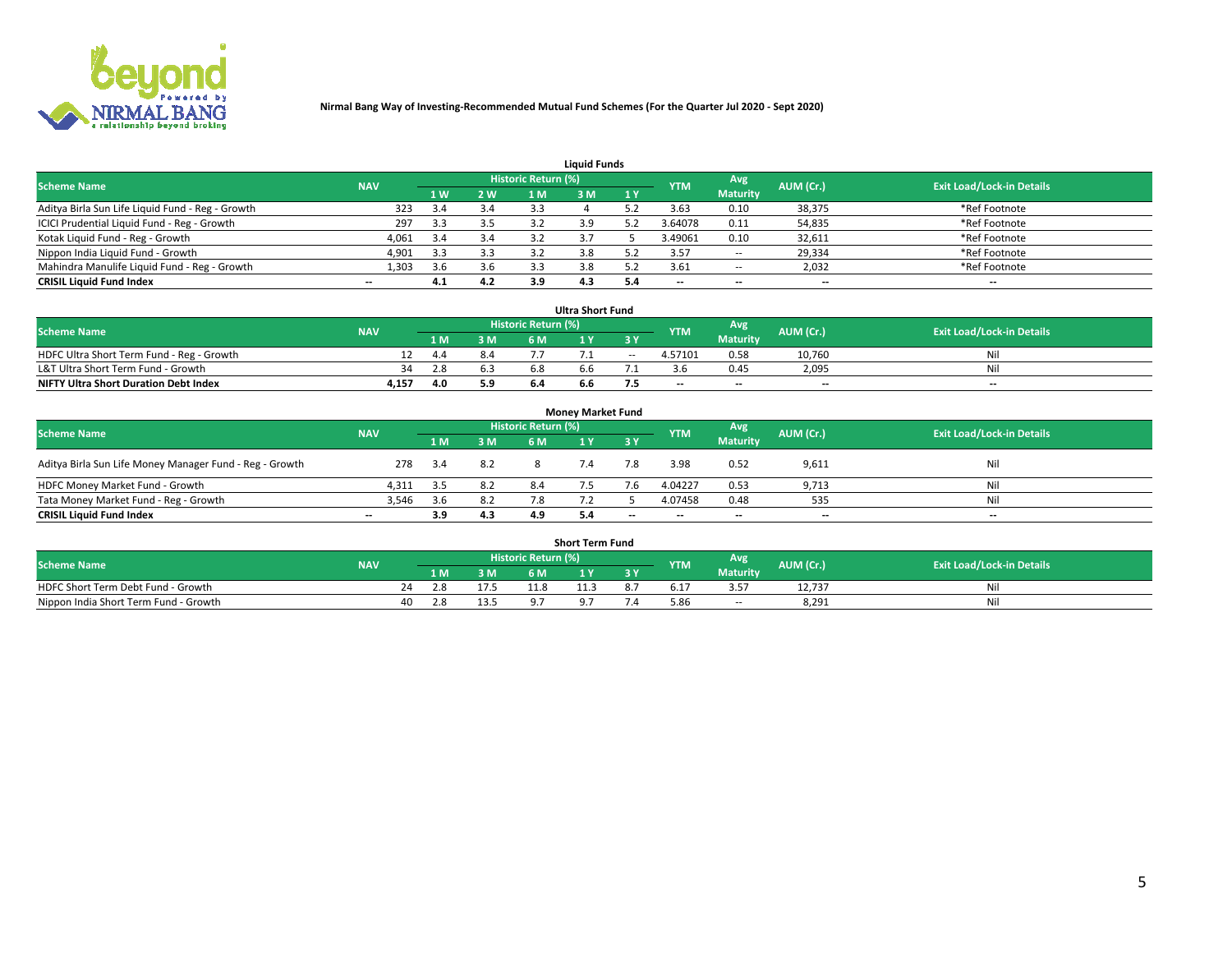

|                                           | <b>Low Duration Fund</b> |      |      |                     |         |     |            |                 |           |                                  |  |  |  |  |  |
|-------------------------------------------|--------------------------|------|------|---------------------|---------|-----|------------|-----------------|-----------|----------------------------------|--|--|--|--|--|
| <b>Scheme Name</b>                        | <b>NAV</b>               |      |      | Historic Return (%) |         |     | <b>YTM</b> | <b>Avg</b>      | AUM (Cr.) | <b>Exit Load/Lock-in Details</b> |  |  |  |  |  |
|                                           |                          | 1 M. | 3 M  | 6 M                 |         | 2 V |            | <b>Maturity</b> |           |                                  |  |  |  |  |  |
| Axis Treasury Advantage Fund - Growth     | 2.336                    |      | 10.6 |                     | $\circ$ |     | 4.18352    | 0.97            | 6,334     | Nil                              |  |  |  |  |  |
| Canara Robeco Savings Fund - Reg - Growth |                          | 2.9  | 8.7  | r.b                 |         |     | 3.98       | 1.02            | 1,200     | Nil                              |  |  |  |  |  |
| IDFC Low Duration Fund - Reg - Growth     | 30                       | -21  | 9.7  |                     |         |     | 4.01       | 1.01            | 5,326     | Nil                              |  |  |  |  |  |

| <b>Banking &amp; PSU Bond Funds</b>                                                                                           |  |    |     |      |      |      |                               |         |                 |       |    |  |  |  |
|-------------------------------------------------------------------------------------------------------------------------------|--|----|-----|------|------|------|-------------------------------|---------|-----------------|-------|----|--|--|--|
| Historic Return (%)<br>Avg<br><b>Exit Load/Lock-in Details</b><br>AUM (Cr.)<br><b>Scheme Name</b><br><b>NAV</b><br><b>YTM</b> |  |    |     |      |      |      |                               |         |                 |       |    |  |  |  |
|                                                                                                                               |  |    | 1 M | 3 M  | 6 M  |      | $\overline{3}$ $\overline{V}$ |         | <b>Maturity</b> |       |    |  |  |  |
| HDFC Banking and PSU Debt Fund - Reg - Growth                                                                                 |  |    | 3.0 | 16.5 | 10.7 | 10.8 | 8.3                           | 6.05    | 3.44            | 7,544 | Νi |  |  |  |
| Kotak Banking and PSU Debt Fund - Reg - Growth                                                                                |  | 49 | 0.4 | 15.7 |      | 10.9 | 8.7                           | 5.80352 | 4.37            | 7,830 | Ni |  |  |  |
| Nippon India Banking & PSU Debt Fund - Reg - Growth                                                                           |  | 16 | 0.8 | 14.9 |      |      |                               |         | --              | 5.425 | Ni |  |  |  |

| <b>Corporate Bond Funds</b>                         |            |        |      |                            |  |  |            |          |           |                                                |  |  |  |  |
|-----------------------------------------------------|------------|--------|------|----------------------------|--|--|------------|----------|-----------|------------------------------------------------|--|--|--|--|
| <b>Scheme Name</b>                                  | <b>NAV</b> |        |      | <b>Historic Return (%)</b> |  |  | <b>YTM</b> | Avg      | AUM (Cr.) | <b>Exit Load/Lock-in Details</b>               |  |  |  |  |
|                                                     |            |        | 3 M  | 6 M                        |  |  |            | Maturity |           |                                                |  |  |  |  |
| ICICI Prudential Corporate Bond Fund - Reg - Growth |            |        | 16.6 |                            |  |  | .16798     | 3.64     | 17.389    | Nil                                            |  |  |  |  |
| L&T Triple Ace Bond Fund - Reg - Growth             | 56         | $-8.1$ | 16.7 | 13.9                       |  |  | 6.31       | 8.02     | 4,580     | If redeemed before 3 Month; Exit Load is 0.5%; |  |  |  |  |
| Kotak Corporate Bond Fund - Std - Growth            | 2,817      |        | 14.7 | 10.4                       |  |  | 5.06473    | 2.11     | 5,267     | Nil                                            |  |  |  |  |

| <b>Credit Risk Fund</b>                    |            |    |     |      |                            |      |           |            |                 |           |                                                                       |  |  |  |
|--------------------------------------------|------------|----|-----|------|----------------------------|------|-----------|------------|-----------------|-----------|-----------------------------------------------------------------------|--|--|--|
| <b>Scheme Name</b>                         | <b>NAV</b> |    |     |      | <b>Historic Return (%)</b> |      |           | <b>YTM</b> | Avg             | AUM (Cr.) | <b>Exit Load/Lock-in Details</b>                                      |  |  |  |
|                                            |            |    | 1 M | 3 M  | 6 M                        |      | <b>3Y</b> |            | <b>Maturity</b> |           |                                                                       |  |  |  |
| ICICI Prudential Credit Risk Fund - Growth |            | 23 | 9.9 | 16.2 | 8.4                        | 10.2 | 7.9       | 8.92694    | 3.02            | 6,556     | If redeemed before 1 Year; Exit Load is 1%;                           |  |  |  |
| HDFC Credit Risk Debt Fund - Reg - Growth  |            |    | 8.8 | 19.3 | 8.2                        |      |           | 9.81358    | 3.07            | 6,258     | If redeemed before 12 Month; Exit Load is 1%; If redeemed bet. 12     |  |  |  |
|                                            |            |    |     |      |                            |      |           |            |                 |           | Month to 18 Month; Exit Load is 0.5%;                                 |  |  |  |
|                                            |            |    |     |      |                            |      |           |            |                 |           | If redeemed before 12 Month; Exit Load is 3%; If redeemed bet. 12     |  |  |  |
| SBI Credit Risk Fund - Growth              |            | 33 | 4.0 | 15.7 |                            |      | b.b       | 8.33       | $\sim$ $-$      |           | 3,848 Month to 24 Month; Exit Load is 1.5%; If redeemed bet. 24 Month |  |  |  |
|                                            |            |    |     |      |                            |      |           |            |                 |           | to 36 Month; Exit Load is 0.75%;                                      |  |  |  |

| <b>Floater Fund</b>                      |            |    |     |     |                            |     |     |            |                 |            |                                  |
|------------------------------------------|------------|----|-----|-----|----------------------------|-----|-----|------------|-----------------|------------|----------------------------------|
| <b>Scheme Name</b>                       | <b>NAV</b> |    |     |     | <b>Historic Return (%)</b> |     |     | <b>YTM</b> | Avg             | AUM (Cr.). | <b>Exit Load/Lock-in Details</b> |
|                                          |            |    | 1 M | 3 M | 6 M'                       | i v | י כ |            | <b>Maturity</b> |            |                                  |
| Nippon India Floating Rate Fund - Growth |            | ≺⊿ |     |     |                            |     |     | 5.65       | $\sim$ $-$      | 13,568     | Νı                               |